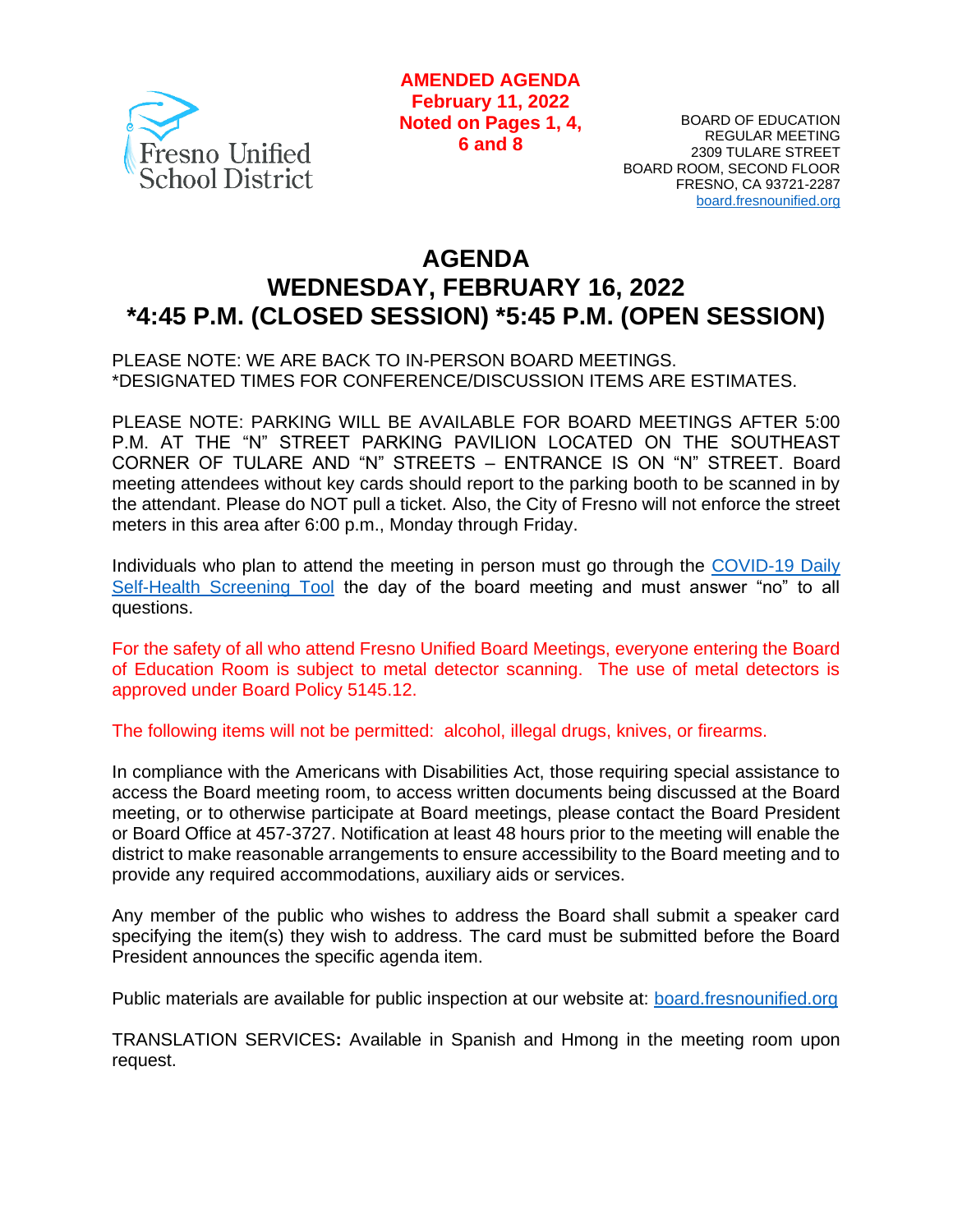# **\*4:45 P.M**.

**CALL** Meeting to Order **OPPORTUNITY** for Public Comment on Closed Session Agenda Items **RECESS** for Closed Session to discuss the following**:**

- 1. Student Expulsions Pursuant to Education Code Section 35146.
- 2. Conference with Labor Negotiator (Government Code Section 54957.6); FUSD Negotiator(s): Paul Idsvoog; Employee Organizations(s): FTA, CSEA, Chapter 125, CSEA, Chapter 143, SEIU, Local 521, FASTA/SEIU, Local 521/CTW, CLC, Fresno Unified Building & Construction Trades/FTA; International Association of Machinists and Aerospace Workers (IAMAW), Unrepresented Employees: All Management, Confidential, and Supervisory Employees.
- 3. Public Employee Discipline/Dismissal/Release/Reassignment/Resignation.
- 4. Public Employment/Appointment (Government Code Section 54957).
- 5. Conference with Legal Counsel Anticipated/Pending/Threatened Litigation (Government Code Section 54956.9(d)(2)).
	- a. Corina Lacy v. Fresno Unified Workers' Compensation Fresno Unified Case No. 2015-0519
- 6. Conference with Legal Counsel Existing Litigation (Government Code Section 54956.9(d)(1)).
	- a. Potential Case (One)

**\*5:45 P.M., RECONVENE** and report action taken during Closed Session, if any.

#### **PLEDGE OF ALLEGIANCE**

A staff member will lead the flag salute.

#### **HEAR Report from Superintendent**

#### **OPPORTUNITY for Public Comment on Consent Agenda Items**

**ALL CONSENT AGENDA** items are considered routine by the Board of Education and will be enacted by one motion. There will be no separate discussion of items unless a Board member so requests, in which event, the item(s) will be considered following approval of the Consent Agenda.

# **A. CONSENT AGENDA**

#### **A-1, APPROVE Personnel List**

Included in the Board binders is the Personnel List, Appendix A, as submitted. The Superintendent recommends approval. Fiscal impact: There is no fiscal impact to the district at this time. Contact person: Paul Idsvoog, telephone 457-3548.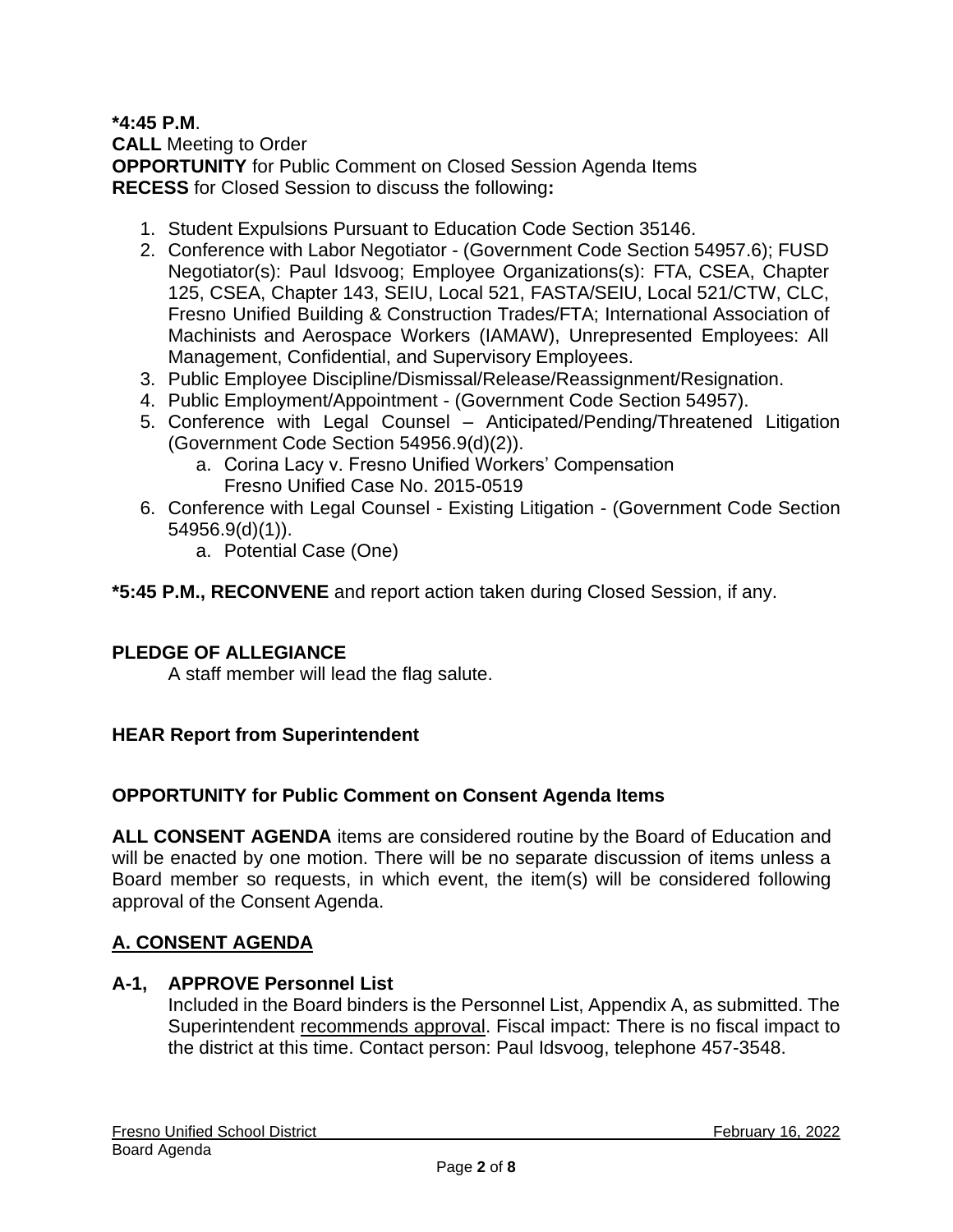### **A-2, ADOPT Findings of Fact and Recommendations of District Administrative Board**

The Board of Education received and considered the Findings of Fact and Recommendations of District Administrative Panels resulting from hearings on expulsion and readmittance cases conducted during the period since the February 02, 2022 Regular Board Meeting. The Superintendent recommends adoption. Fiscal impact: There is no fiscal impact to the district at this time. Contact person: Kim Mecum, telephone 457-3731.

### **A-3, APPROVE Minutes from Prior Meetings**

Included in the Board binders are the draft minutes for the January 12 and January 19, 2022 Regular Board meetings. The Superintendent recommends approval. Fiscal impact: There is no fiscal impact to the district. Contact person: Dr. Robert G. Nelson, telephone 457-3884.

#### **A-4, APPROVE Agreements with Black Students of California United for Middle and High School Student Conferences**

Included in the Board binders are two agreements with Black Students of California United for the purpose of providing a one-day leadership conference for African American middle school students and a three-day conference for high school students. The goal of the conference will be to focus on developing African American students through leadership training and workshops. In addition, student attendees will have the opportunity to tour Sacramento State University. This contract will support sending approximately 30 students per middle school site and approximately 12 students per high school site. The Superintendent recommends approval. Fiscal impact: Sufficient funds in the amount of \$66,000 are available in the Student Engagement budget. Contact person: Kim Mecum, telephone 457-3731.

#### **A-5, APPROVE Agreement with Presence Learning, Inc.**

Included in the Board binders is an agreement with Presence Learning, Inc. to provide eLearn Academy, JE Young Academic Center, Figarden Elementary School, and Wawona Middle School with a total of 3.0 FTE School Psychologist services. The agreement will begin February 17, 2022 and end on June 30, 2022. The Superintendent recommends approval. Fiscal impact: Sufficient funds in the amount of \$229,830 are available in the Special Education budget. Contact person: Kim Mecum, telephone 457-3731.

# **A-6, APPROVE Agreement with CPS HR Consulting**

Human Resources is requesting the approval of the Independent Contractor Services Agreement for CPS HR Consulting. CPS HR Consulting will provide classification and compensation study services for the District's Principal/Vice Principal and Guidance and Learning Advisor classifications. The Superintendent recommends approval. Fiscal impact: Sufficient funds are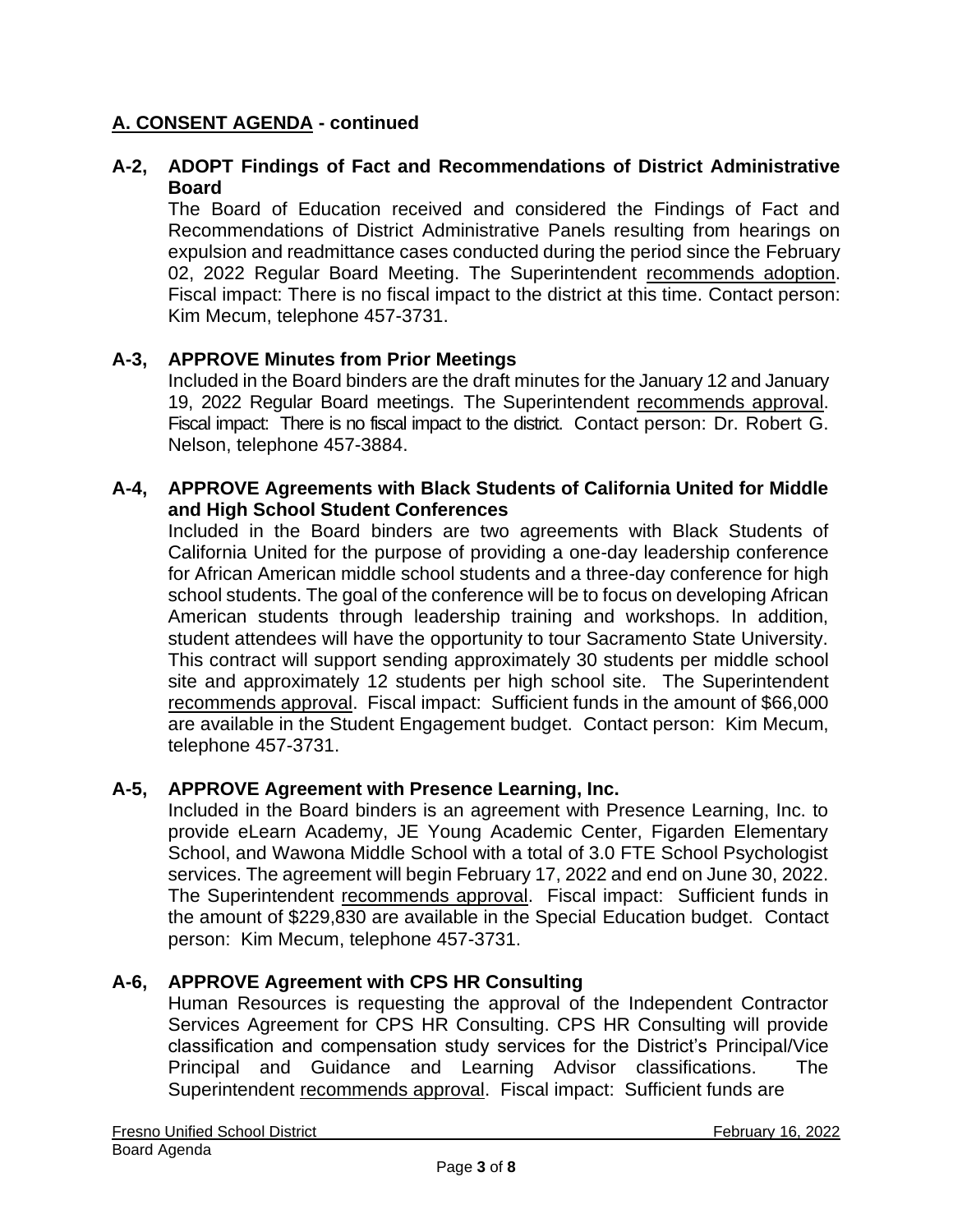available in the Human Resources budget. Contact person: Paul Idsvoog, telephone 457-3548.

**A-7, APPROVE New 2021/22 Career Technical Ed/Vocational Ed Teachers, Lori Ann Infant Center, Teachers on Special Assignment, and Pre-Kindergarten Teachers Salary Schedules (8.5 hours)**

Included in the Board binders are new 2021/22 Career Technical Ed/Vocational Ed Teachers, Lori Ann Infant Center, Teachers on Special Assignment, and Pre-Kindergarten Teachers Salary Schedules (8.5 hours). The Superintendent recommends approval. Fiscal impact: There is no fiscal impact to the district at this time. Contact person: Paul Idsvoog, telephone 457-3548.

- **A-8, APPROVE Revised 2021/22 Career Technical Ed/Vocational Ed Teachers, Lori Ann Infant Center, Teachers on Special Assignment, and Pre-Kindergarten Teachers Salary Schedules (8.5 hours)** Included in the Board binders are revised 2021/22 Career Technical Ed/Vocational Ed Teachers, Lori Ann Infant Center, Teachers on Special Assignment, and Pre-Kindergarten Teachers Salary Schedules (8.5 hours) which reflect the agreed upon 4%. The Superintendent recommends approval. Fiscal impact: There is no fiscal impact to the district at this time. Contact person: Paul Idsvoog, telephone 457-3548.
- **A-9, APPROVE Position and Revised Job Description for Director, Risk Management, Salary Placement for Chief Executive from E-33 to E-32, and Respective Classified Management 261 Duty Day Salary Schedule** Included in the Board binders is a revision to the Job Description for Director, Risk Management and revision to the Classified Management 261 Duty Day Salary Schedule adding the position of Director, Risk Management and Revising the Salary Placement for Chief Executive from E-33 to E-32. The Superintendent recommends approval. Fiscal impact: Sufficient funds are available in the Human Resources budget. Contact person: Paul Idsvoog, telephone 457-3548.
- **A-9a, APPROVE Revised Job Description for Executive Director, Health Services** Included in the Board binders is the revised job description for Executive Director, Health Services. The Superintendent recommends approval. Fiscal impact: Sufficient funds are available in the Human Resources budget. Contact person: Paul Idsvoog, telephone 457-3548.
- **A-10, APPROVE Award of Bid 22-18, Ewing and Turner Elementary Schools Unit Ventilation, EMS, and Central Plant Equipment Replacement**

Included in the Board binders is information on Bid 22-18, to improve classroom ventilation and heating/air conditioning by replacing unit ventilators, energy management systems, and central plant equipment at Ewing and Turner Elementary Schools. The project will provide new, more energy efficient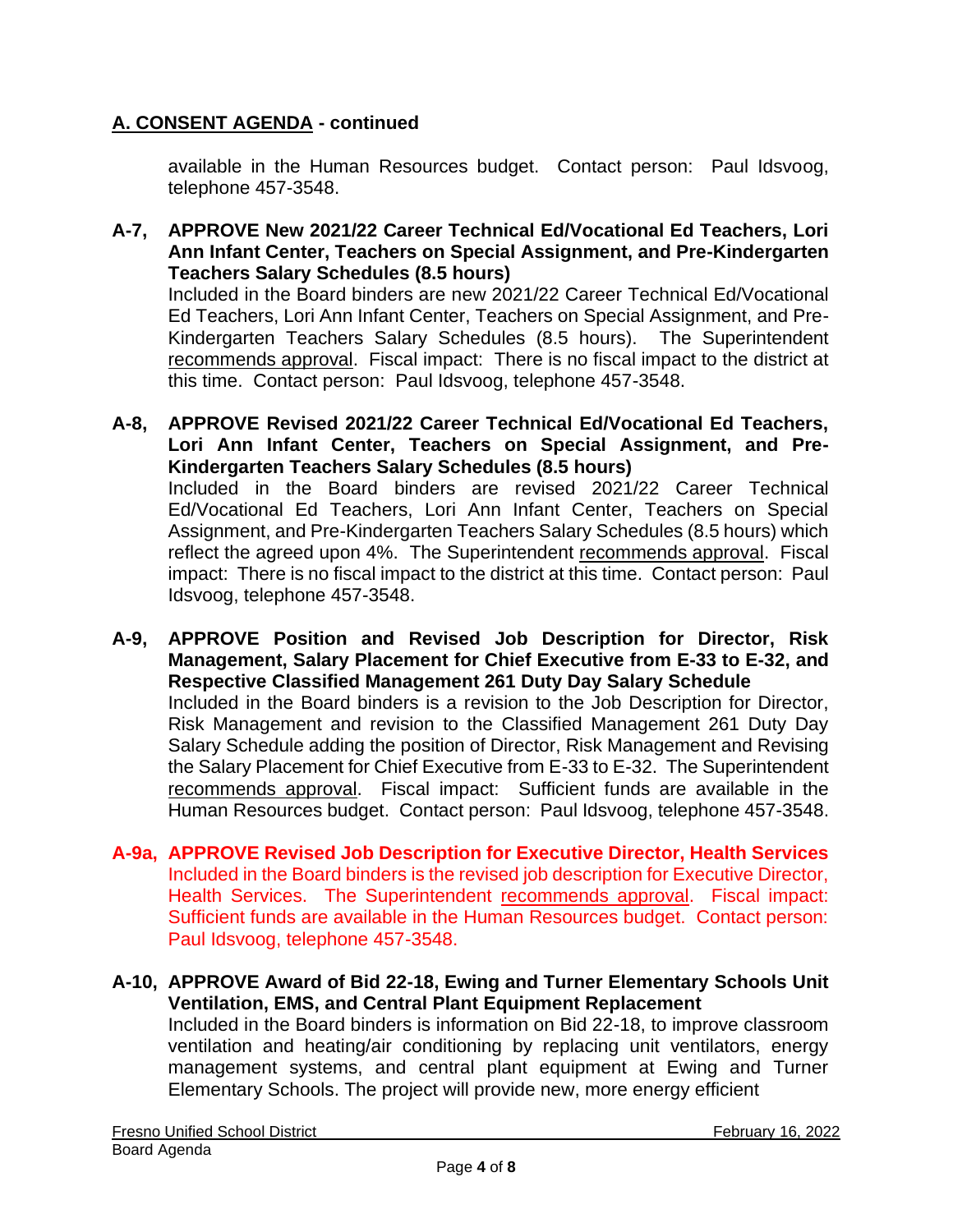equipment, capable of providing MERV-13 filtration and increased air exchange rates. This is the first of a series of planned projects utilizing \$12 million in ESSER III funds allocated by the Board. Schools were not originally designed to accommodate MERV-13 filtration capabilities. Staff recommends award to the lowest responsive, responsible bidder: New England Sheet Metal and Mechanical Co. (Fresno, California) \$1,816,800. The Superintendent recommends approval. Fiscal impact: Sufficient funds in the amount of \$1,816,800 are available in the Elementary and Secondary School Emergency Relief III (ESSER III) Fund. Contact person: Karin Temple, telephone 457-3134.

- **A-11, APPROVE Grant Application to the 2022 Fresh Fruit and Vegetable Program** It is recommended the Board approve a grant application to the 2022 Fresh Fruit and Vegetables Program (FFVP) through the California Department of Education. The FFVP provides funding to support daily fresh fruit and vegetable snacks for students at participating elementary and K-8 schools. Funding is sought for 69 schools that meet the eligibility criteria of 50% or more students eligible for free/reduced-price meals; grant awards will be based on these percentages. The Superintendent recommends approval. Fiscal impact: The grant will fund \$50 - \$75 per student for purchase of fruits and vegetables. Contact person: Karin Temple, telephone 457-3134.
- **A-12, APPROVE Project Labor Agreement by and Between Fresno Unified School District and Fresno, Madera, Kings and Tulare Counties Building and Construction Trades Council and the Signatory Craft Councils and Unions for the Construction of the Francine and Murray Farber Educational Campus; and APPROVE Award of Bid 22-21, Francine and Murray Farber Educational Campus**

Included in the Board binders and recommended for approval is the Project Labor Agreement (PLA) between Fresno Unified School District and the Fresno, Madera, Kings and Tulare Counties Building and Construction Trades Council and the Signatory Craft Councils and Unions, for construction of the Francine and Murray Farber Educational Campus. Also included in the Board binders is information on Bid 22-21, recommended for award in conjunction with the PLA to construct the new 82,000 square foot Farber Campus at the district-owned site at Ventura Avenue and 10th Street. Approval of this item will approve the PLA and award the bid for construction of the project. The campus is planned to open in August 2024. Staff recommends award to the lowest responsive, responsible bidder: Davis Moreno Construction, Inc. (Fresno, California) \$47,847,268. The Superintendent recommends approval. Fiscal impact: Sufficient funds in the amount of \$47,847,268 are available in the Measure M Fund. Contact person: Karin Temple, telephone 457-3134.

# **A-13, RATIFY Retiree Contract for Teacher at Fresno Adult School**

Fresno Adult School (FAS) utilizes the expertise of retired teachers to fill part-time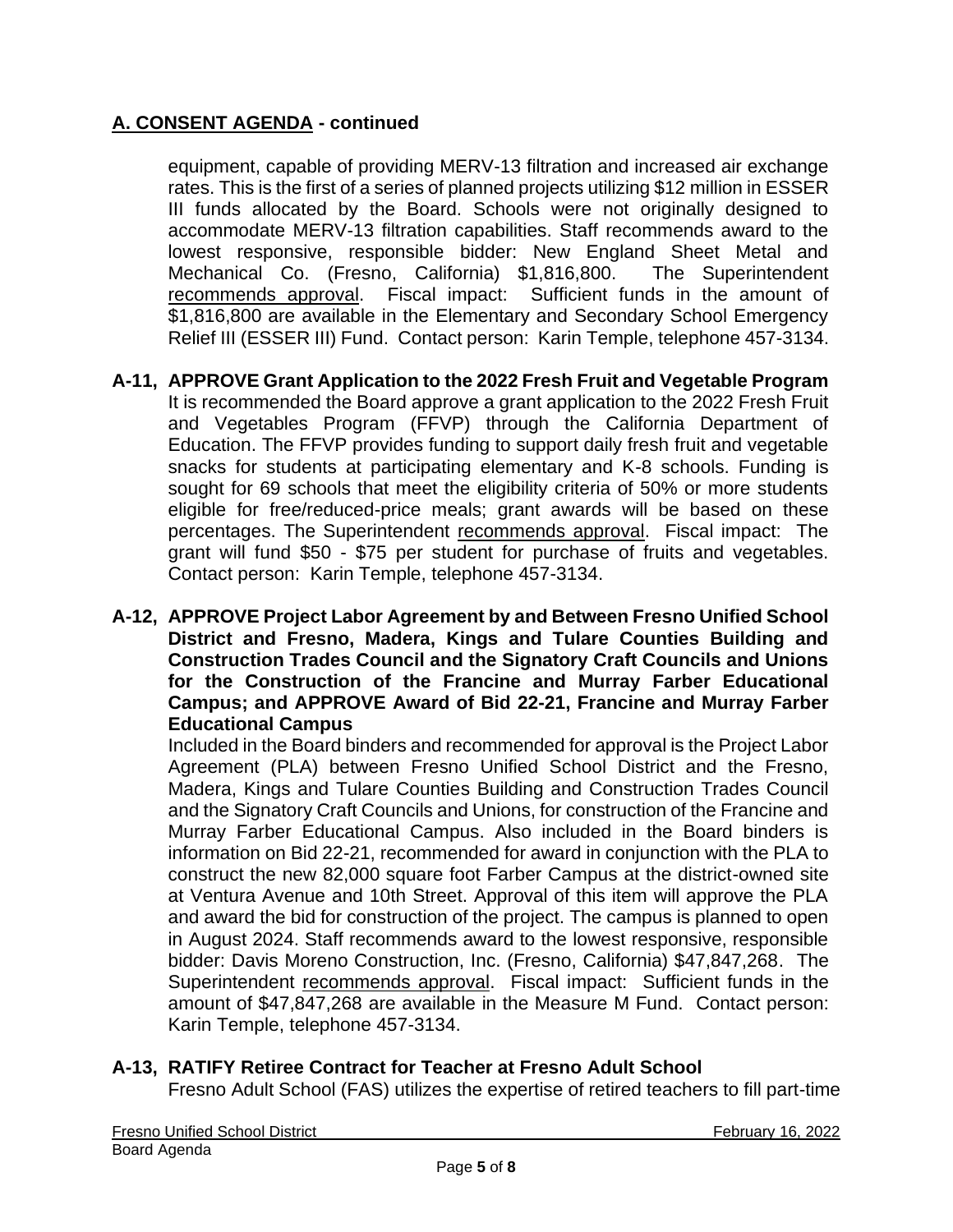positions based on enrollment numbers beyond regular staffing capacities. There is a current need for additional classes due to an increased enrollment of students in the areas of Adult High School Credit classes. Fresno Adult School is asking to ratify a Retiree Contract for a part-time teacher at FAS to support Fresno Unified School District for the 2021/22 school year. The Superintendent recommends ratification. Fiscal impact: Sufficient funds in the amount of \$21,000.00 are available in the California Adult Education Program. Contact person: Kim Mecum, telephone 457-3731.

**A-14, RATIFY an Agreement Between Fresno Unified School District Early Learning Department and Fresno County Superintendent of Schools** Ratification is requested for an agreement between Fresno Unified School District Early Learning Department and Fresno County Superintendent of Schools from July 01, 2021, through June 30, 2022. The Superintendent recommends ratification. Fiscal impact: The Fresno Unified Early Learning Department will receive funding in the amount of \$100,000. Contact person: Lindsay Sanders, telephone 457-3750.

### **END OF CONSENT AGENDA (ROLL CALL VOTE)**

#### **UNSCHEDULED ORAL COMMUNICATIONS**

Individuals who wish to address the Board on topics within the Board's subject matter jurisdiction, but **not** listed on this agenda may do so at this time. If you wish to address the Board on a specific item that is listed on the agenda, you should do so when that specific item is called. Individuals shall submit a speaker card specifying the topic they wish to address. The card must be submitted before the Board President announces unscheduled oral communications.

While time limitations are at the discretion of the Board President, generally members of the public will be limited to a maximum of three (3) minutes per speaker for a total of thirty (30) minutes of public comment as designated on this agenda. Any individual who has not had an opportunity to address the Board during this initial thirty (30) minute period may do so at the end of the meeting after the Board has addressed all remaining items on this agenda. The Board recognizes that individuals may ask the Board to answer questions or respond to statements made during unscheduled oral communications and in accordance with Board Bylaw 9323, the Board shall take no action or discussion on any item not appearing on the posted agenda, except as authorized by law.

Members of the public with questions on school district issues may submit them in writing. The Board will automatically refer to the Superintendent any formal requests that are brought before them at this time. The appropriate staff member will furnish answers to questions.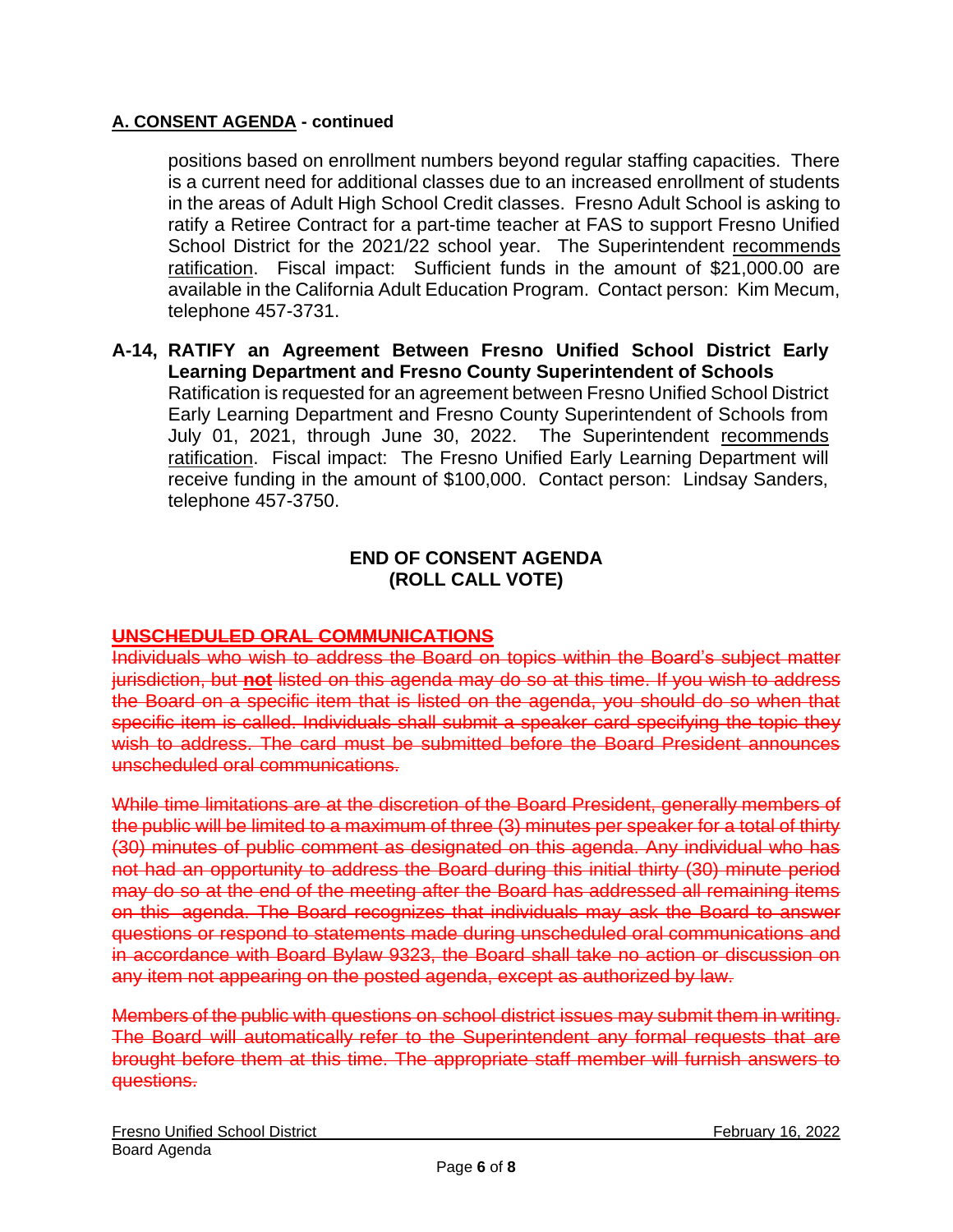# **B. CONFERENCE/DISCUSSION AGENDA**

# **\*6:30 P.M.**

### **B-15, PRESENT and DISCUSS the Fresno Unified School District Supplement to the Local Control and Accountability Plan and the Federal Addendum**

Included in the Board Binders is a copy of the Fresno Unified School District Supplement to the Local Control and Accountability Plan (LCAP) and Federal Addendum. Staff will present and the Board of Education will discuss the Supplement to the LCAP and the Addendum. Fiscal impact: Funding for planned investments is available through the Local Control Funding Formula (LCFF) and various federal programs. Contact person: Santino Danisi, telephone 457-6226.

# **\*6:50 P.M.**

# **B-16, PRESENT and DISCUSS the 2022/23 Strategic Budget Development**

At the January 19, 2022 and February 02, 2022 Board of Education meetings, the 2022/23 Governor's Proposed Budget and the district's preliminary strategic budget development were discussed. On February 16, 2022, staff and the Board will continue budget development discussions. Fiscal impact: Not available at this time. Contact person: Santino Danisi, telephone 457-6226.

# **C. RECEIVE INFORMATION & REPORTS**

### **C-17, RECEIVE the Fresno Unified School District Second Quarterly Investment Report for Fiscal Year 2021/22**

Board Policy 3430(a) requires the Superintendent, or designee, to supply the Board of Education with quarterly and annual reports on district investments. As of December 31, 2021, Fresno Unified School District is in compliance with Board Policy 3430(a) for investments. Fiscal impact: There is no fiscal impact to the district at this time. Contact person: Santino Danisi, telephone 457-6226.

#### **C-18, RECEIVE the 2022 Ballot for the California School Boards Association Delegate Assembly**

Included for Board Member consideration is ballot material for candidates seeking election to the California School Boards Association (CSBA) Delegate Assembly for Subregion 10-B, Fresno County. Ballot materials included with this agenda item consist of a memorandum from CSBA, a copy of the ballot, a list of Delegates in the region, and biological sketch forms for the candidates. The original signed ballot must be postmarked by the U.S. Post Office on or before Tuesday, March 15, 2022. Fiscal impact: There is no fiscal impact to the district at this time. Contact person: David Chavez, telephone 457-3566.